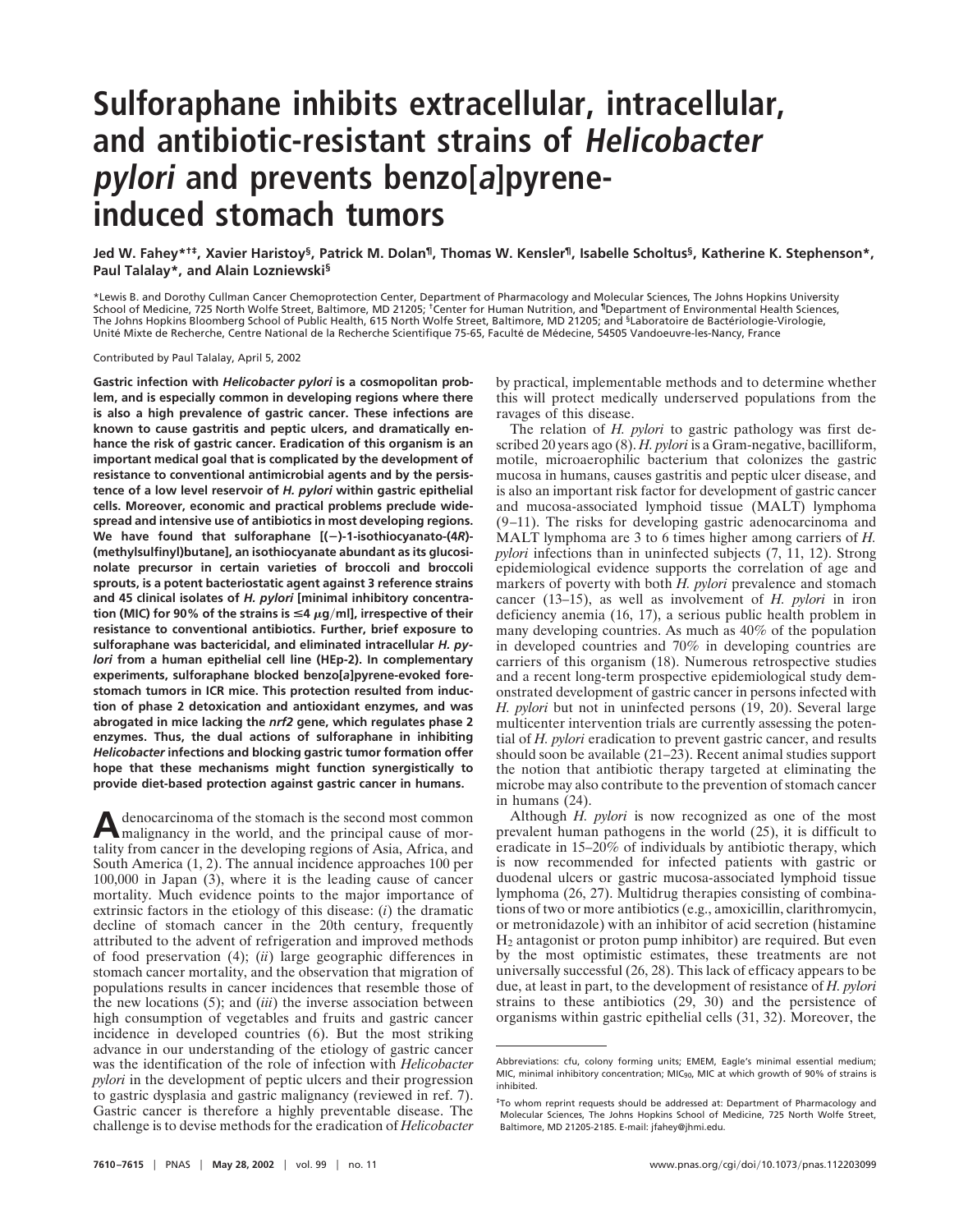widespread use of antibiotics to eradicate *H. pylori* infections in developing countries is both logistically and economically impractical. It is therefore imperative to identify new antimicrobial agents that are effective against both intra- and extracellular forms of *H. pylori* (especially those that are resistant to conventional antibiotics), and that can be delivered simply and economically by the oral route.

Our studies on the effects of  $[(-)-1$ -isothiocyanato-(4*R*)-(methylsulfinyl)butane] (sulforaphane) on *Helicobacter* began when one author was told of several individuals who were afflicted with persistent peptic ulcer disease and quite unexpectedly experienced dramatic relief of their symptoms after consuming 3-day-old broccoli sprouts. These cruciferous sprouts are an exceptionally rich source of the isothiocyanate sulforaphane, or more precisely glucoraphanin (33), its naturally occurring glucosinolate precursor (34). Substantial quantities of isothiocyanates (up to 100 mg daily) and even greater quantities of their glucosinolate precursors are widely consumed by humans (34– 36). They may act locally within the gastrointestinal tract (37), or may distribute systemically after conversion to their cognate isothiocyanates (34, 38). Sulforaphane was originally isolated on the basis of its antimicrobial activity from hoary cress (*Cardaria draba;* white top), a widely distributed weed belonging to the plant family Cruciferae (39). Sulforaphane was subsequently shown to inhibit the growth of a variety of microorganisms, including some human pathogens (40). We therefore examined the possibility that sulforaphane might inhibit the growth of *H. pylori*, and thereby could account for the aforementioned amelioration of gastric symptoms.

Sulforaphane is also of special interest because of its anticarcinogenic activity. It was isolated 10 years ago as one of the most potent inducers of phase 2 proteins (41) and inhibitors of experimental carcinogenesis in animal systems (42). There is now convincing evidence that induction of phase 2 genes (e.g., glutathione transferases, NAD(P)H:quinone reductase, UDPglucuronosyltransferases) is a highly effective and sufficient condition for protecting animals and their cells against the toxic and neoplastic effects of carcinogens (43, 44). Nevertheless, the effects of sulforaphane on the formation of gastric tumors have not, to our knowledge, been examined.

In this report, we show that sulforaphane is bactericidal to both extracellular and intracellular forms of *H. pylori*, by mechanisms that are not yet understood. We also show that sulforaphane protects the mouse forestomach against the neoplastic effects of benzo[*a*]pyrene, and that this effect depends on induction of phase 2 enzymes because it is abolished in mice deficient in the *nrf2* gene, which controls these inductions (45, 46). Thus, the dual properties of sulforaphane as an antibiotic and anticancer agent provide a two-tiered, and possibly synergistic, approach to eliminating *H. pylori* and reducing the incidence of gastric disease.

## **Experimental Procedures**

**Chemicals and Materials.** Sulforaphane was isolated from broccoli seeds (33, 38). Seeds were extracted with hexane, boiled in 20 mM potassium phosphate buffer (pH 7.4), filtered through Celite, and hydrolyzed with crude myrosinase, and the hydrolyzate was partitioned against ethyl acetate. The ethyl acetate was then removed under vacuum in a rotary evaporator, and the resultant product was fractionally distilled to yield a chromatographically pure, light yellow, oily liquid boiling at 134–136°C at 5  $\mu$ m of mercury. The sulforaphane thus obtained was >95% pure, based on cyclocondensation (47), and its characteristic UV absorbance spectrum (molar extinction coefficient  $A_{238} = 910$  $M^{-1}$ ·cm<sup>-1</sup>). The molecular weight of 177 was confirmed by electrospray mass spectroscopy. Amoxicillin was supplied by GlaxoSmithKline and clarithromycin by Sanofi-Synthelabo (Paris). Metronidazole was purchased from Sigma-Aldrich. Stock

solutions were prepared in acetonitrile for sulforaphane, and as recommended by their manufacturers for the other antibiotics. Further dilutions of all antibiotics were made with sterile water.

**Bacterial Strains.** Three reference strains (26695, J99, and ATCC 43504) and 45 clinical isolates (LBN200 to LBN244) of *H. pylori* were used. The clinical isolates were obtained in 2000 and 2001 at the University Hospital Center of Nancy, France, from individual patients with gastritis and gastric or duodenal ulcers. These strains were identified as *H. pylori* by Gram stain, and oxidase, catalase, and urease production. All strains were stored in *Brucella* broth (Oxoid, Basingstoke, England) containing 15% (wt/vol) glycerol at  $-80^{\circ}$ C until use. Experiments were all performed at 37°C in a microaerophilic (5%  $O_2$ , 15%  $CO_2$ , 80% N2) atmosphere, with *H. pylori* cultures grown on Columbia agar containing 10% horse blood.

**Determination of Bacteriostatic Activity and Antibiotic Resistance.** The bacteriostatic activity of sulforaphane, amoxicillin, clarithromycin, and metronidazole was evaluated for all *H. pylori* strains by determining the minimal inhibitory concentration (MIC) of each drug by using the agar dilution method (pH 7.4) recommended by the National Committee for Clinical Laboratory Standards (NCCLS; ref. 48). MICs of sulforaphane were also determined under the same conditions at pH 5.8, obtained by addition of 0.1 M HCl (to approximate the gastric juxtamucosal pH). Twofold dilutions of each drug ranging from 64 to 0.03  $\mu$ g/ml were tested. The MIC was defined as the lowest concentration of each compound that resulted in no visible growth after 3 days of incubation at 37°C under microaerophilic conditions. Clarithromycin resistance was defined by an MIC $\geq$ 1  $\mu$ g/ml, as recommended by NCCLS (48). Resistance breakpoints for metronidazole and amoxicillin were defined as  $>8$  $\mu$ g/ml (49) and >0.5  $\mu$ g/ml (50), respectively.

**Determination of Bactericidal Activity.** The bactericidal activity of sulforaphane against *H. pylori* strains LBN201 and 26695 was evaluated by using a time-to-kill assay. Tests were performed in *Brucella* broth supplemented with 10% FCS, inoculated with each isolate to a final concentration of  $\approx 5 \times 10^6$  colony forming units (cfu)/ml. The kinetics of the bactericidal effects were determined both at pH 7.4, the initial pH of the broth, and at pH 5.8 (51), which reflects more closely the pH prevailing in the gastric juxtamucosal environment. For each strain, sulforaphane was tested at both 0.25 $\times$ , 0.5 $\times$ , 1 $\times$ , and 5 $\times$  the MIC. After 0, 2, 4, 6, 8, and 24 h of incubation at 37°C under microaerophilic conditions and gentle shaking,  $100-\mu l$  samples were serially diluted and plated onto Columbia blood agar. After 5 days of incubation under microaerophilic conditions at 37°C, colonies were counted. The limit of detection was  $20 \text{ cfu/ml}$ . Tests were performed in duplicate; results are expressed as mean  $log_{10}$ cfu/ml. Bactericidal activity was defined as a greater than 1,000-fold reduction in viable colony forming units.

**Determination of Intracellular Bactericidal Activity.** Intracellular activity was studied in HEp-2 cells (ATCC CCL 23), a human epithelial cell line previously used to determine the activity of drugs against intracellular *H. pylori* (52, 53). HEp-2 cells were routinely cultured in 75-cm<sup>2</sup> plastic tissue culture T-flasks containing minimum essential medium supplemented with Eagle's salts, 50 mM L-glutamine, and 0.75% sodium bicarbonate (EMEM), and  $10\%$  FCS at 37°C in 5% CO<sub>2</sub>. The cells were trypsinized, washed in EMEM, seeded into six-well tissue culture plates, and incubated overnight at 37°C in 5% CO<sub>2</sub>. Monolayers of HEp-2 cells (10<sup>6</sup> cells per well) were exposed to  $10^8$  cfu per well (multiplicity of infection  $= 100$ ) of *H. pylori* strains LBN201 or 26659 in EMEM with FCS for 12 h at 37 $^{\circ}$ C in 5% CO<sub>2</sub>. Cells were gently washed  $6 \times$  with Hanks' balanced salt solution to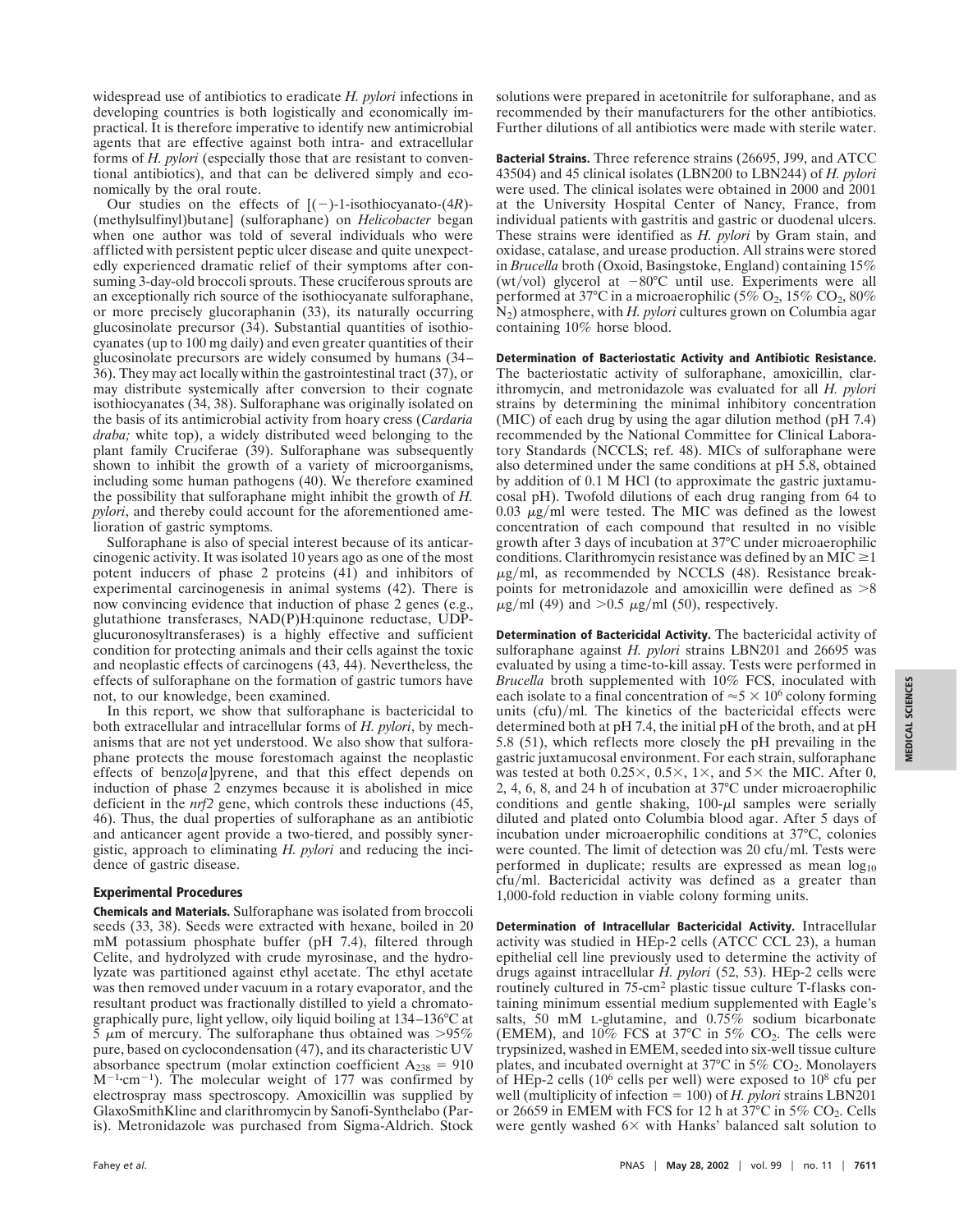remove any nonadherent bacteria, and then incubated with this solution containing 100  $\mu$ g/ml of gentamicin for 1.5 h to kill extracellular bacteria (54). Monolayers were then washed  $6\times$ again with the same solution, and incubated in culture medium containing either sulforaphane at concentrations of 2 and 10  $\mu$ g/ml (strain LBN201), or 4 and 20  $\mu$ g/ml (strain 26695), at 37°C in 5% CO2. After 0, 2, 4, 8, and 24 h, replicate plates of cells were washed  $6\times$  with Hanks' balanced salt solution, and lysed with distilled water. The number of intracellular viable bacteria  $(cfu/ml)$  in the lysate was determined as described above for the extracellular time-to-kill studies. Tests were performed in duplicate; results are expressed as mean  $log_{10}$  cfu/ml. Concentration of sulforaphane and its conjugates in *H. pylori*-infected HEp-2 cells was determined by using duplicate aliquots of cell lysates obtained as described above. Each of these samples was incubated with 1,2-benzenedithiol to produce a cyclocondensation product (1,3-benzodithiole-2-thione) that could be separated chromatographically and detected at levels as low as 15 pmol (47, 55). Concentrations of sulforaphane and its conjugates were determined as a mean of four determinations.

**Carcinogenesis Study.** Inhibition of benzo[*a*]pyrene-generated gastric tumors by sulforaphane was examined in four groups (20 each) of 9- to 12-week-old female ICR mice; two groups were genotyped as wild-type  $(+/+)$  and two groups were  $nrf2$  deficient  $(-/-)$  (56). All animals were acclimatized on an AIN-76A diet without ethoxyquin (Teklad, Madison, WI) for 1 wk and maintained on this diet or the diet supplemented with 2.5 mmol (442.5 mg) of sulforaphane per kg of diet, for the control and treated groups, respectively. The estimated daily intake of sulforaphane per mouse was  $7.5 \mu$ mol. The animals received benzo $[a]$ pyrene (120 mg/kg in 0.2 ml of corn oil) by gavage on four occasions, at 1-wk intervals, beginning after the dietary acclimatization period. The sulforaphane diet was begun 7 days before the first dose of the carcinogen and continued for 2 days after the last dose. The animals were weighed weekly, and were killed by  $CO<sub>2</sub>$  asphyxiation and cervical dislocation 20 wk after the first dose of carcinogen. The forestomachs were removed and fixed in 10% buffered formalin, and the tumors were counted according to Wattenberg (57). The tumor numbers were analyzed by simple descriptive statistics. Experiments on animals were conducted in compliance with protocols approved by the Animal Care and Use Committee of The Johns Hopkins Medical Institutions.

## **Results and Discussion**

The bacteriostatic potency of sulforaphane was examined for a broad range of clinical isolates, as well as three reference strains of *H. pylori*. One clinical isolate and one reference strain were then used for subsequent demonstration of both extracellular and intracellular bactericidal potency. In addition, the effect of sulforaphane on gastric tumor formation in the classical benzo[*a*]pyrene mouse forestomach carcinogenesis model was examined.

**Bacteriostatic Potency of Sulforaphane.** At neutral pH, sulforaphane exhibited high bacteriostatic activity against all 48 strains tested, with MIC values ranging from 0.06 to 8  $\mu$ g/ml [mean = 2.5  $\mu$ g/ml; median = 2  $\mu$ g/ml; MIC<sub>90</sub> (MIC at which growth of 90% of strains is inhibited) = 4  $\mu$ g/ml; Fig. 1]. This activity was not significantly (less than 2-fold) different at pH 5.8, which reflects more closely the gastric juxtamucosal pH (data not shown). Thus, sulforaphane was significantly more potent than other natural compounds that have been tested, such as resveratrol from grape skins and red wine (MIC<sub>90</sub> = 25  $\mu$ g/ml; ref. 58), allixin from garlic bulbs (MIC<sub>90</sub> = 25  $\mu$ g/ml; ref. 59), protolichesterinic acid from the lichen *Cetraria islandica* ( $MIC_{90} = 32$ )  $\mu$ g/ml; ref. 60), and epigallocatechin gallate from tea (MIC<sub>90</sub> =



**Fig. 1.** Bacteriostatic potency (minimal inhibitory concentration, MIC) of sulforaphane against 45 clinical isolates and 3 reference strains of *H. pylori*. Twenty-three bacterial strains were susceptible to clarithromycin (Cla<sup>S</sup>) and metronidazole (Met<sup>5</sup>), and the rest of the strains were resistant to clarithromycin (ClaR), metronidazole (MetR), or both antibiotics (ClaR MetR). Median MIC values for each of the four groups of strains were 2, 4, 4, and 2  $\mu$ g/ml, respectively, and were not significantly different from each other. Each data point represents an individual strain, and means are indicated by horizontal bars.

 $32 \mu g/ml$ ; ref. 61). All 48 strains were susceptible to amoxicillin  $(MIC_{90} = 0.125 \mu g/ml$ , MIC range: 0.06–0.5  $\mu g/ml$ , and 23 of these strains were also susceptible to both clarithromycin and metronidazole. Of the remaining 25 strains, 11 were resistant to clarithromycin, 8 were resistant to metronidazole, and 6 were resistant to both agents. The inhibitory potency of sulforaphane was not related to the resistance of these strains to the other antibiotics, and there were no significant differences in  $MIC<sub>90</sub>$ among resistance classes. Moreover, sulforaphane exhibited a high inhibitory activity (MIC<sub>90</sub>: 4  $\mu$ g/ml) against both the clarithromycin-resistant strains ( $n = 17$ ; MIC<sub>90</sub> for clarithromycin, 32  $\mu$ g/ml) and the metronidazole-resistant strains ( $n = 14$ ;  $MIC<sub>90</sub>$  for metronidazole, 64  $\mu$ g/ml) tested.

**Extracellular Bactericidal Potency of Sulforaphane.** Having established the bacteriostatic activity of sulforaphane against *H. pylori*, we next evaluated its bactericidal potency by using a time-to-kill assay with one reference strain (26695) and one clinical isolate (LBN201). These experiments were run in parallel at pH 7.4 and 5.8, because most *H. pylori* colonize the mucous layer and gastric pits of the antrum, where it is assumed that the pH is about 5.5 (62). However, the urease of *H. pylori* generates ammonia in its immediate surroundings, which thus increases the pH to about neutrality (63, 64). Bactericidal activity was defined in accordance with convention as a reduction in plate counts of  $\geq 1,000$  cfu/ml. The effect was nearly always concentration dependent (Fig. 2). For strain LBN201, there was a 1,000-fold reduction within 24 h of exposure to 10  $\mu$ g/ml (5× MIC) of sulforaphane. There was no effect of changes in pH over the range examined with any of the strains or any of the sulforaphane concentrations tested  $(0.25\times, 0.5\times, 1\times, \text{or } 5\times$  the MIC for those strains; data not shown). At all of the subinhibi-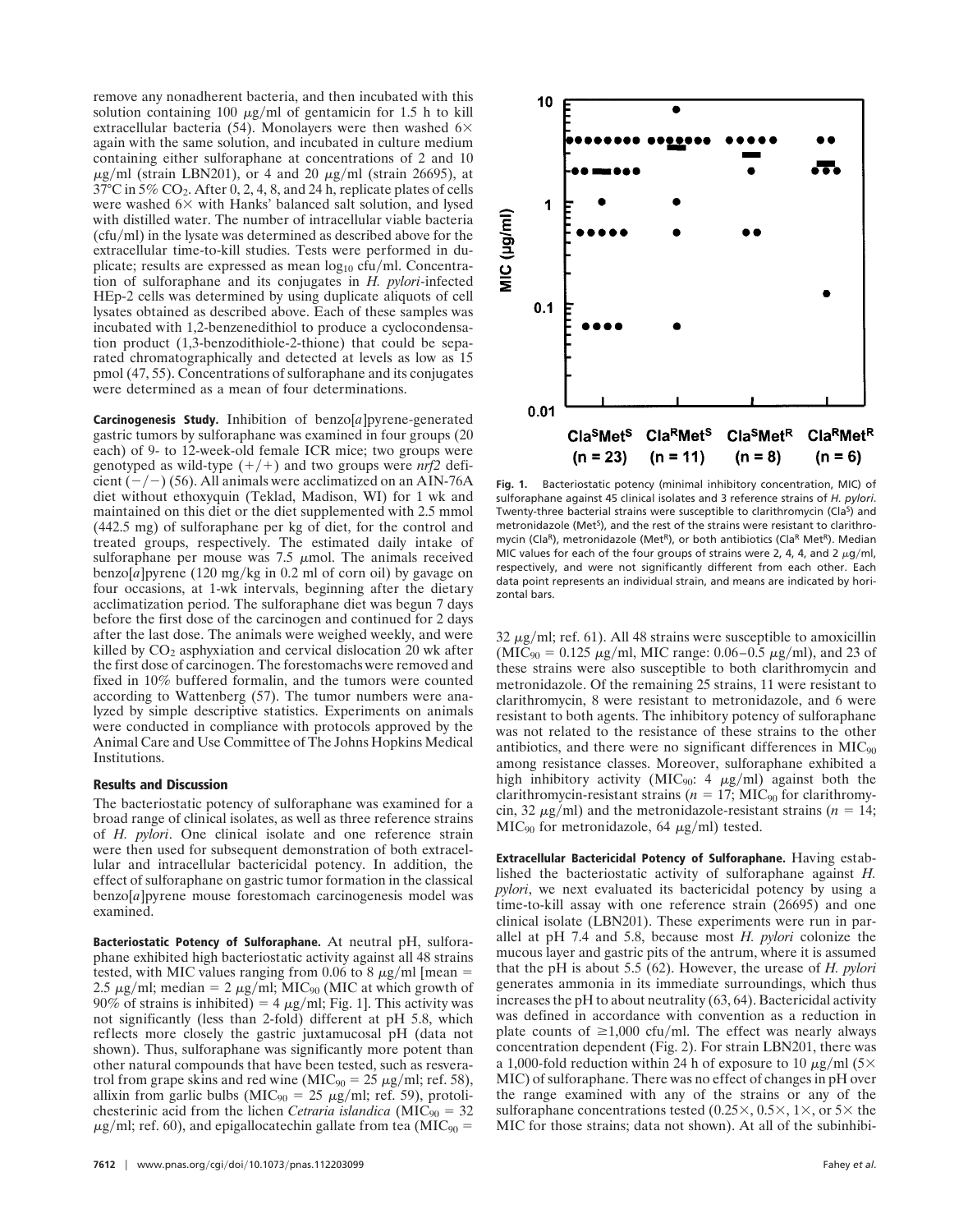

**Fig. 2.** Bactericidal potency of sulforaphane (SF) on two strains of *H. pylori* (*A*, LBN201, clinical isolate; *B*, 26695, reference strain) after exposure to 1 and  $5\times$  MIC of SF at pH 5.8. (Data points are the means of duplicate determinations; the asterisk indicates a point below the limits of detection.)

tory concentrations of sulforaphane tested against strains 26695 and LBN201, no reduction in viable counts was observed at any time during the assays. Although sulforaphane has not been previously tested, the concentration-dependent bactericidal activity of sulforaphane against *H. pylori* is similar to that of other isothiocyanates against other Gram-positive and Gram-negative bacteria (65, 66).

**Intracellular Bactericidal Potency of Sulforaphane in HEp-2 Cells.** To test the effect of sulforaphane on intracellular forms of *H. pylori*, reproducible intracellular infections were established, with bacterial titers comparable to those obtained by others with this cell line (67, 68). We found that sulforaphane delivered at a concentration equivalent to its MIC in strains 26695 and LBN201 completely killed intracellular bacteria within 24 h (Fig. 3). Higher, but easily achievable, concentrations (e.g.,  $5\times$  the MIC) completely killed the intracellular bacteria within 4 to 8 h (Fig. 3), and sulforaphane was well tolerated by the mammalian cells up to concentrations of 110  $\mu$ M. The cellular uptake of sulforaphane (5  $\mu$ M initial extracellular concentration) into noninfected HEp-2 cells, as well as ARPE-19, AGS, and Hepa1c1c7 cells, was evaluated, and was very rapid over the first 30 min, reaching levels as high as 500  $\mu$ M (data not shown) and was followed by rapid decline, presumably by export of sulforaphane as described by Zhang (69–71). Initial accumulation of sulforaphane and its conjugates in *H. pylori*-infected HEp-2 cells reached levels of between 2- and 5-fold the administered concentration, thus potentially accounting for the rapid 1,000-fold reduction in viable *H. pylori* titer within 4 h of dosing.

**Effect of Sulforaphane on Gastric Tumor Formation.** The chemoprotective antitumor effects of sulforaphane have been ascribed to its potent induction of phase 2 detoxication enzymes in rodent tissues. The mouse forestomach responds to sulforaphane by up-regulation of genes controlling glutathione transferases, NAD(P)H:quinone reductase, and other phase 2 proteins (41).



**Fig. 3.** Eradication of intracellular bacterial infection in cultured HEp-2 cells after treatment with sulforaphane (SF) at 0.5 $\times$ , 1 $\times$ , and 5 $\times$  the MIC for a clinical isolate (A, LBN201; 1, 2, and 10  $\mu$ g/ml) and a reference strain (*B*, 26695; 2, 4, and 20  $\mu$ g/ml) of *H. pylori*. HEp-2 cells were infected with *H. pylori*, extracellular bacteria were removed, and the mammalian cells were lysed at each sampling time to measure intracellular sulforaphane concentration and count cfu of *H. pylori*. Note the sharp demarcation between lack of activity (0.5  $\times$  MIC) and bactericidal potency (1 $\times$  MIC). Data points are the means of duplicate determinations; the asterisks indicate points below the limits of detection. Intracellular sulforaphane was calculated to be from 2- to 5-fold greater than initial external concentration, and gradually decreased over time.

To examine the effect of sulforaphane on gastric tumor formation, we used the classical mouse forestomach tumor model, in which administration of four weekly doses of benzo[*a*] pyrene by gavage results in development of numerous tumors that can be reliably quantified (57). Under standard experimental conditions, the forestomachs of control ICR mice developed 17.6 tumors per mouse 20 wk after the first administration of benzo[*a*]pyrene. Feeding of sulforaphane (estimated intake 7.5  $\mu$ mol per day) in the diet for the period extending from 7 days before the first dose to 2 days after the last dose of carcinogen reduced the number of tumors to 10.8 per mouse (a 39% reduction;  $P < 0.001$ ) (Fig. 4). This observation is consistent with the finding that sulforaphane blocked 7,12-dimethylbenz[*a*]anthracene (DMBA)-induced mammary tumor formation in rats (42), reduced benzo[*a*]pyrene-induced aberrant crypt formation in mouse mammary gland explants (72), and suppressed azoxymethane-dependent abnormal colon crypt formation in rats (73).

The induction of phase 2 proteins is regulated by the Nrf2 transcription factor (45, 46). The recent availability of mice in which the gene coding for the Nrf2 has been disrupted (45, 46) has made it possible to validate the importance of phase 2 induction in the protective response to inducers. Consequently, in the experiment described above, we also included two groups of ICR mice in which the *nrf2* gene had been deleted. These animals developed a significantly larger number of forestomach tumors (30.2 per mouse) in comparison with controls (17.6 tumors per mouse;  $P < 0.001$ ), and an identical regime of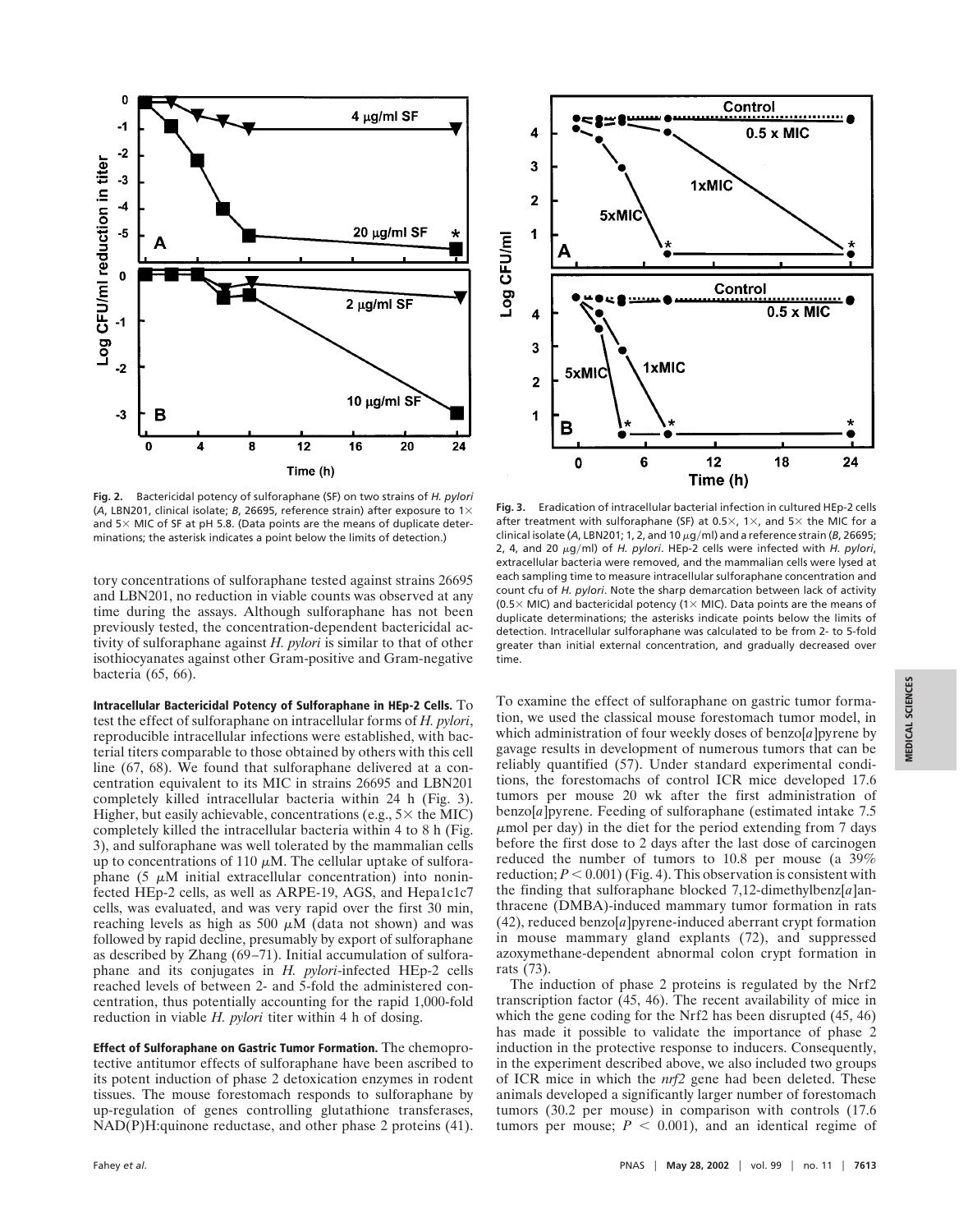

**Fig. 4.** Effect of sulforaphane on benzo[*a*]pyrene-induced neoplasia of the forestomach in female wild-type and *nrf2*-deficient mice. Female mice (9–12 wk old) were fed sulforaphane at an estimated intake of 7.5  $\mu$ mol per animal per day, for a period extending from 7 days before, to 2 days after the last dose of carcinogen. Dosing with benzo[a]pyrene (120 mg/kg in 0.2 ml corn oil by gavage), was at four consecutive weekly intervals, and animals were killed 20 wk after the first benzo[*a*]pyrene treatment. Gastric tumors are reported as follows: (number of gastric tumors in the entire group)/(number of mice at risk at termination of experiment). Two animals in the *nrf2*-deficient control group had tumors too numerous to count. Open bar, vehicle-treated; filled bar, sulforaphane-treated. Error bars are  $\pm$  SEM.

sulforaphane administration did not significantly reduce the number of tumors (28.5 per mouse; Fig. 4). The results parallel those obtained with the 1,2-dithiole-3-thione oltipraz in the same experimental system (56).

#### **Conclusions**

The present study was undertaken for several reasons. *Helicobacter* infections are geographically widespread and extremely common, especially in developing countries where there is also a high prevalence of gastric cancer. There is powerful evidence

- 1. Pisani, P., Parkin, D. M., Bray, F. & Ferlay, J. (1999) *Int. J. Cancer* **83,** 18–29.
- 2. Parkin, D. M., Pisani, P. & Ferlay, J. (1999) *Int. J. Cancer* **80,** 827–841.
- 3. Alexander, R. H., Kelsen, D. P. & Tepper, J. E. (1993) in *Cancer Principles and Practice of Oncology*, eds. DeVita, V. T., Jr., Heilman, S. & Rosenberg, S. A., (Lippincott, Philadelphia), 4th Ed., pp. 818–848.
- 4. Paik, D. C., Saborio, D. V., Oropeza, R. & Freeman, H. P. (2001) *Int. J. Epidemiol.* **30,** 181–182.
- 5. Galanis, D. J., Kolonel, L. N., Lee, J. & Nomura, A. (1998) *Int. J. Epidemiol.* **27,** 173–180.
- 6. World Cancer Research Fund (1997) *Food, Nutrition and the Prevention of Cancer: A Global Perspective* (American Institute for Cancer Research, Washington).
- 7. Forman, D. (1998) *Br. Med. Bull.* **54,** 71–78.
- 8. Warren, J. R. & Marshall, B. J. (1983) *Lancet* **1,** 1273–1275.
- 9. Scheiman, J. M. & Cutler, A. F. (1999) *Am. J. Med.* **106,** 224–225.
- 10. Dunn, B. E., Cohen, H. & Blaser, M. J. (1997) *Clin. Microbiol. Rev.* **10,** 720–742.

for an etiological connection between these conditions. *Helicobacter* infections are difficult to eradicate for biological, logistic, sociologic, and economic reasons. *H. pylori* is able to penetrate the gastric epithelium and occupy a protected ''sanctuary'' from which it can repopulate the gastric lumen, and many clinical isolates have acquired resistance to one or more conventional antibiotics. These factors pose difficult problems, and the routine and intensive use of modern antibiotics in many developing regions of the world is impractical.

Sulforaphane, a phytochemical, appears to overcome all of these problems. It can be delivered in high concentrations in the diet in the form of edible cruciferous vegetables (33, 38), and it eradicates both intracellular and resistant strains of *H. pylori*. Although higher concentrations are required to achieve bactericidal activity for the intracellular forms, sulforaphane accumulates intracellularly to high levels, as its glutathione conjugate (69–71). It is present in edible cruciferous plants, can be safely administered to humans (38, 74), and can be directly delivered to the stomach.

Because sulforaphane is highly effective in blocking mammary and colon tumors in animal models (33, 42, 73), it was gratifying—although not surprising—to find that it also blocks stomach tumors in mice, as shown in this paper. The recent discovery that *H. pylori* eradication in patients with *H. pylori*-associated gastritis elevated or restored glutathione *S*-transferase activity and glutathione levels in the antral mucosa (75) further supports the concept that sulforaphane could have a similar direct tumorpreventive effect in humans. This duality of action of sulforaphane in eradicating *Helicobacter* infections by a direct but unknown mechanism and blocking gastric tumor formation by phase 2 enzyme induction thus offers promise that these effects could operate synergistically and could provide highly effective protection against gastric cancer in humans.

The French and American groups contributed equally to these collaborative studies. We gratefully acknowledge the contributions of Traci Testerman and Harry Mobley (Department of Microbiology, University of Maryland Medical Center, Baltimore) and Elizabeth A. Montgomery (Department of Pathology, Johns Hopkins School of Medicine) in initial pilot experiments that are not reported herein, and of Pamela Talalay (Department of Neurology, Johns Hopkins School of Medicine) for her expert editorial advice. Two of the authors (J.W.F. and P.T.) as well as Johns Hopkins University, own stock in Brassica Protection Products (BPP), a company whose mission is to develop chemoprotective food products and which sells broccoli sprouts. No support of these studies was provided by BPP. J.W.F. and P.T. are board members and scientific consultants to BPP, and their stock is subject to certain restrictions under University policy. The terms of this arrangement are being managed by Johns Hopkins University in accordance with its conflict of interest policies. These studies were supported by generous gifts from the Lewis B. and Dorothy Cullman Foundation, the Barbara Lubin Goldsmith Foundation, and the McMullan Family Fund, all of New York, and by National Institutes of Health Grant CA 94076.

- 11. Danesh, J. (1999) in *Cancer Surveys*, eds. Newton, R., Beral, V. & Weiss, R.A. (Imperial Cancer Research Fund, London), Vol. 33, pp. 263–289.
- 12. Huang, J.-Q., Sridhar, S., Chen, Y. & Hunt, R. (1998) *Gastroenterology* **114,** 1169–1179.
- 13. Veldhuyzen van Zanten, S. J. (1995) *Aliment. Pharmacol. Ther.* **9,** Suppl. 2, 41–44.
- 14. Malaty, H. M., Graham, D. Y., Wattigney, W. A., Srinivasan, S. R., Osato, M. & Berenson, G. S. (1999) *Clin. Infect. Dis.* **28,** 279–282.
- 15. Graham, D. Y. (1991) *J. Gastroenterol. Hepatol.* **6,** 105–113.
- 16. Choe, Y. H., Lee, J. E. & Kim, S. K. (2000) *Acta Paediatr.* **89,** 154–157.
- 17. Parkinson, A. J., Gold, B. D., Bulkow, L., Wainwright, R. B., Swaminathan, B., Khanna, B., Petersen, K. M. & Fitzgerald, M. A. (2000) *Clin. Diagn. Lab. Immunol.* 7885–7888.
- 18. Lacy, B. E. & Rosemore, J. (2001) *J. Nutr.* **131,** 2789S–2793S.
- 19. Uemura, N., Okamoto, S., Yamamoto, S., Matsumura, N., Yamaguchi, S., Yamakido, M., Taniyama, K., Sasaki, N. & Schlemper, R. J. (2001) *N. Engl. J. Med.* **345,** 784–789.
- 20. Fox, J. G. & Wang, T. C. (2001) *N. Engl. J. Med.* **345,** 829–832.